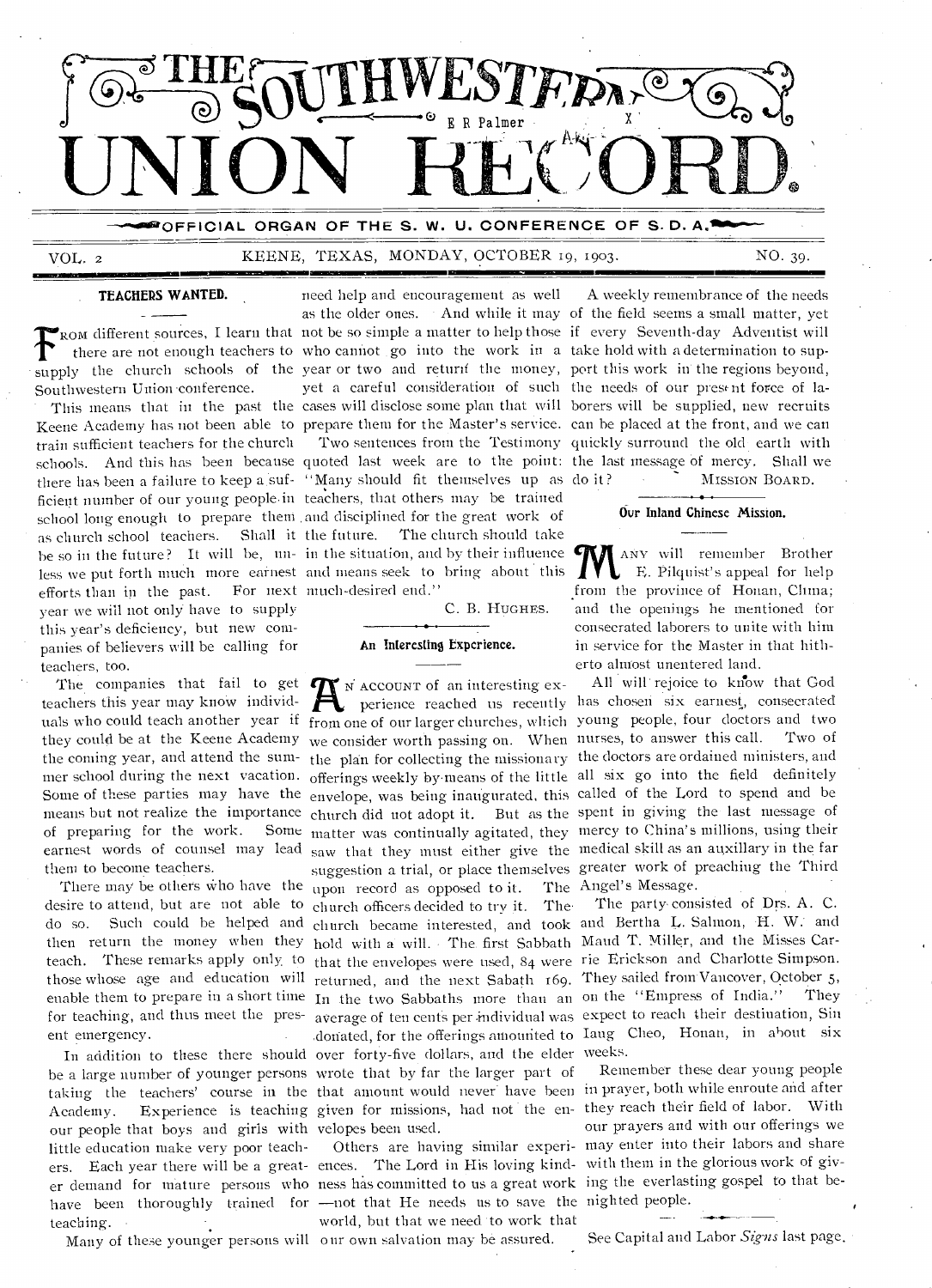# THE FIELD.

GENTRY.—Although two reports have been sent in from this place, the interest has been and is such that did the workers and readers of the RE-CORD know of it, they would rejoice with us. Therefore we send in this report. Since the beginning, August 7, a good interest has been manifested. Although Brother Watts labored alone the first thirteen days except the aid given him by home talent, the interest increased daily. On the night of August 20 Elder J. A. Sommerville came, remaining with us, except two or three days spent at Springdale, until September 9, after which we of Iowa, with us to take charge of were left alone again. And right here the field work and look after its inlet me say much good has been ac-terests. We surely give him a hearty complished by carrying out the in-w2lcome, and w:sh him God-speed. struction of the Lord given in Volume VII, pages 18-24. On Sunday, Sep-the Sabbath Schools, churches, and tember 27, four more willing souls also the librarians could be prompt in were buried in baptism, and connected sending in their reports. Blanks were with the church, the services closing sent out several weeks ago by the that night with the largest attendance Secretary, and she is anxiously waitof any during the meeting. Although ing for their return, thus enabling the dragon spirit was manifested, by her to be prompt in sending in her rewhich some were kept from stepping ports. out and obeying, yet many more are laboring under conviction; and hopes are entertained that sooner or later they will yield all for the blessed Master and join with the fifteen others who have recently accepted the truth. Steps are new being taken to build a church house in Gentry, where our work can be carried on more successfully than it could otherwise.

The tent was taken down yesterday, the 7th, and shipped to Greenland, Arkansas, where Brother Watts will soon be giving the blessed message to the people of that place. Let us pray for the work and workers.

D. S. JAMES, Local Elder.

# ITEMS OF INTEREST.

BROTHER P. C. Oliver, an elderly brother, who is not in very good health, has started out in the colporteur work, canvassing for "Prophecies of Jesus."

work and are making preparations to ing present at the meeting, and felt it of life, for whom God holds us restart out at once. All such letters are a privilege to be able to pay tithe.

**Arkansas**  $\oint$  **Department.**  $g$ ladly received and promptly anplaces."

> for Stanton, Arkansas, where he has world and preach the gospel to every ings.

WE soon expect Brother Manfull, of the Territory, and former state agent

WE would appreciate the favor if

# **Tithe Report**

| FOR OUARTER ENDING                  |  |  |  |           |  |  | SEPTEMBER |
|-------------------------------------|--|--|--|-----------|--|--|-----------|
|                                     |  |  |  | 30, 1903. |  |  |           |
| Isolated $\frac{1}{2}$              |  |  |  |           |  |  | 76.30     |
| Springdale                          |  |  |  |           |  |  | 48.75     |
| Little Rock                         |  |  |  |           |  |  | 60.97     |
| Siloam Springs $\ldots$ $\ldots$    |  |  |  |           |  |  | 12.50     |
| Ava                                 |  |  |  |           |  |  | 5.00      |
| Sallisaw $\ldots$ $\ldots$ $\ldots$ |  |  |  |           |  |  | 4.50      |
| Texarkana                           |  |  |  |           |  |  | 11.61     |
| Gravette                            |  |  |  |           |  |  | 12.00     |
|                                     |  |  |  |           |  |  |           |

Total  $\ldots$   $\uparrow$   $\uparrow$   $\uparrow$   $\uparrow$   $\uparrow$   $\uparrow$   $\uparrow$   $\uparrow$   $\uparrow$   $\uparrow$   $\uparrow$   $\uparrow$   $\uparrow$   $\uparrow$   $\uparrow$   $\uparrow$   $\uparrow$   $\uparrow$   $\uparrow$   $\uparrow$   $\uparrow$   $\uparrow$   $\uparrow$   $\uparrow$   $\uparrow$   $\uparrow$   $\uparrow$   $\uparrow$   $\uparrow$   $\uparrow$   $\uparrow$   $\uparrow$   $\uparrow$   $\uparrow$   $\uparrow$ Some of the churches are later than usual in reporting, therefore they will be reported later.

ARKANSAS TRACT SOCIETY, Treasurer.

# **Row We Can Preach.**

*A*

swered. Still there is room for more. privileges on this line, there would The harvest is white and the laborers not be a dearth of laborers, or lack of are few. "Our church members are funds to keep those already in the to arise and shine." "Let those who field at work. So when we selfishly know the truth arouse out of sleep appropriate that which does not belong and make every effort to reach the to us—the tithe—we are not only people where they are." "We have "robbing God;" but we are retarding no time to be idle or discouraged." the progress of the work and the "The publications containing the light spread of the gospel truths. The Lord of present truth are to go forth to all in His providence and goodness has BROTHER V. B. Watts has closed away in some dark corner ?—No; his labors at Gentry, and is enroute but He says, "Go ye into all the been called to hold a series of meet- creature." Methinks I can hear some If we would only arouse to ougiven us the truth for what ?—To hide one say, "I'm no preacher;" but we must remember there are many ways of preaching. The first is by our lives, which often speaks louder than we think for; and if our words and Eves do not harmonize, our preaching will become as sounding brass and tinkling cymbals. The second way is by our means. We are not our own, we are bought with a price, an infinite price. God's Word teaches us plainly that one-tenth of our income, let it be large or small, belongs to Him, and is to be used for the maintainance of the ministers of the Word of God. It also teaches that free will offerings are to be given to cover other expenses connected<br>with His worship. "These are the "These are the only divinely ordained methods for the financial support of the gospel." Shall we follow God's plan ? So when we with-hold our means, we are not heeding the divine command to "preach the gospel to every creature."

LETTERS have been received the past sent in his tithe for the first time, as and unitedly seek to raise the week from brethren scattered through a result of attending the camp meet- standard of the work in this needy the State, who feel that they have ing at Van Buren the past summer. field, for there are many, many souls a burden to enter the canvassing He said he was greatly blessed by be- in darkness, hungering for the Bread COLORED brother from the these things, let us awake to our Godsouthern part of the State given opportunities, and individually The third way of preaching the gospel is sowing the seeds of truth in scattering the printed pages of truth\_ These three methods of preaching the gospel are not talents especially bestowed on a few', but are God-given talents possessed by all, to be cultivated and used according to the sphere in which we are providentially placed, with • an eye single to His service. Therefore will not we be responsible if we are not putting forth our best efforts to live up to all the light God has given? Let us 'carefully ponder sponsible.  $F. E. H.$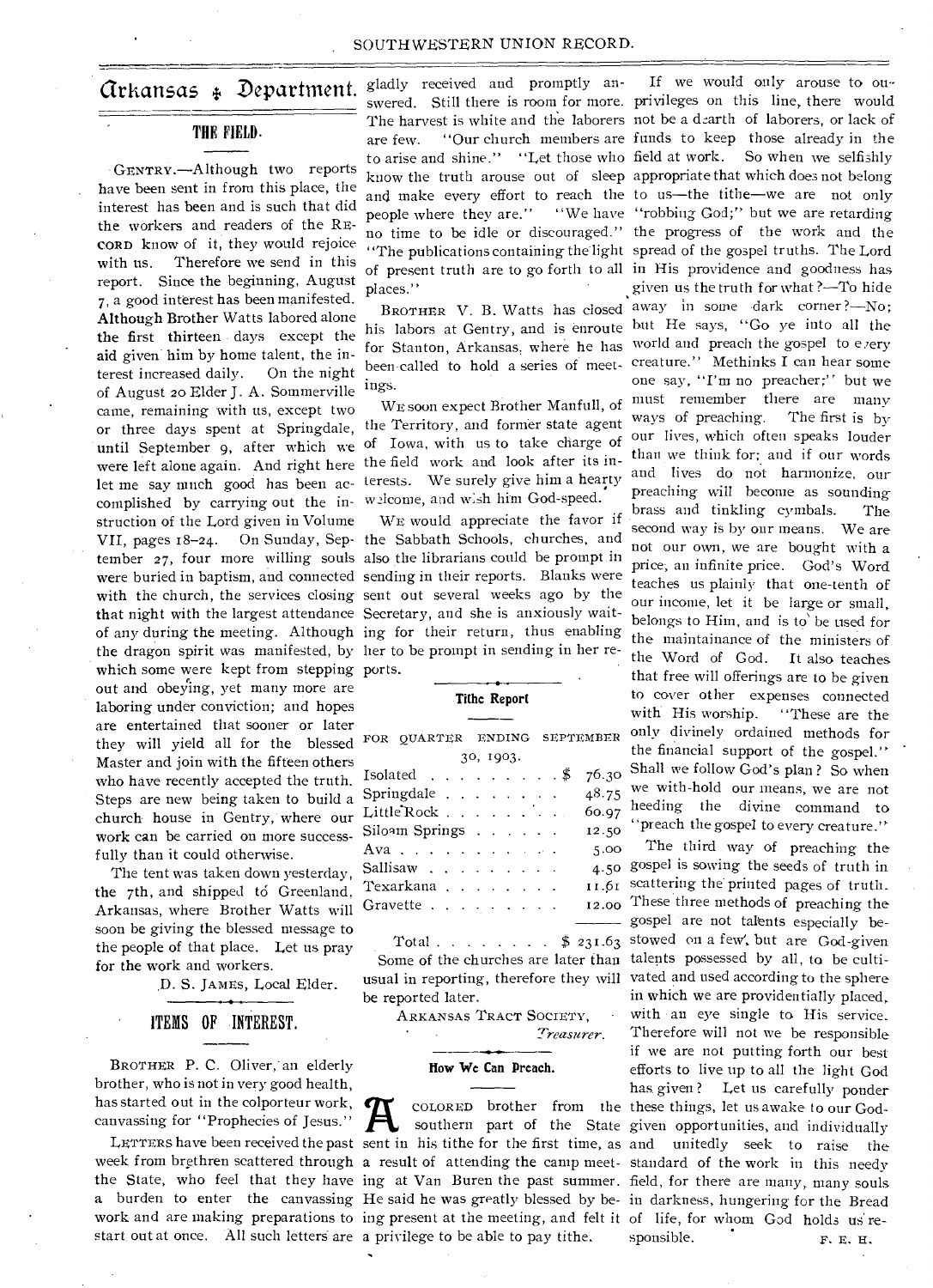# $\div \overline{\mathbb{C}}$ exas Department. $\div$

# 111E FIELD.

MERCHISON, HENDERSON COUNTY. -September 17, I went to the above named place to hold meetings, and today, October 19, I returned home. I gave in all thirty-five discourses, RESOURCES. made twenty-five, family visits, sold five Bibles, one "Thoughts on Daniel and Revelation," three "Johnson's Text Books," and about three hundred pages of tracts, and I left two new Sabbath-keepers, one old one who had never heard but a few discourses years ago well informed on all points LIABILITIES. of present truth, and one man who only heard the last four discourses is deeply stirred and reading. I had several calls from neighboring school houses, and hope soon to return or see some one else go there.

A. W. JENSON.

cepted the truth, is now the appoint- RESOURCES. also once to each on Sunday, leaving LIABILITIES. Brother Johnston, one of our colored LOSSES. WACO.-I was with the two companies of Sabbath-keepers in Waco last Sabbath and Sunday. I found that LOSSES. both of these: companies, white and colored, during our absence of four weeks, had been meeting together each Sabbath in Sabbath School. The white brethren and sisters hold their Sabbath School in west Waco in Brother J. M. Maize's dwelling house, 416 S. 13th -St. The colored people GAINS. hold theirs in east Waco in the school house on Taylor St. just outside the city limit. Each of these companies will continue to meet in the future as usual, and they earnestly desire that when any of our ministering brethren come to Waco, to visit their schools. Brother . Maize, who has recently ac-, ed leader of those in West Waco, and can show any one where to find the colored school. Those in the west portion of the city meet at to o'clock A. M., while those in the eastern portion meet at  $2:30$  P. M. I spoke to each company on the Sabbath, and them of good courage. We were made to rejoice very much with our colored company, because of a prominent colored brother, who had recently begun obeying the truth. He will be a great help and strength to their company, having come to a knowledge of the truth through the efforts of brethren. These two companies ear-

God's people. J. M. HUGULEY. nestly desire the prayers of all of

### **FINANCIAL STATEMENT**

 $-$ OF-

TEXAS TRACT SOCIETY, SIX MONTHS ENDING DEC. 31, 1902.

| Value of merchandise, \$2,711.73      |              |
|---------------------------------------|--------------|
| Value of property, $\ldots$ 755.35    |              |
| $16.15^{\circ}$<br>Expense inventory, | $\sim$       |
| Health Foods inventory,<br>17.41      |              |
| Due from Societies, etc., 3,480.08    |              |
| 624.98<br>Bills Receivable,           |              |
|                                       |              |
|                                       | $\mathbf{r}$ |

| .                           |            |
|-----------------------------|------------|
| Due Pub. houses, \$2,752.41 |            |
| Due Keene Acad. Relief,     | 37.40      |
| Due on C. O. $L$            | 687.20     |
| Due on Miss'y Acre F'd      | 27.75      |
| Due Orphans' Home,          | 18.80      |
| Due Missionary Off'gs,      | 213.14     |
| Due Societies and Ind.,     | 239.94     |
| Present worth, 4,544.59     |            |
|                             | \$8,521.23 |
|                             |            |

#### LOSSES AND GAINS.

| On Property account,\$ 167.75 |            |
|-------------------------------|------------|
|                               |            |
|                               |            |
|                               | 200.00     |
| " Periodicals,                | 12.48      |
| " Repudiated accounts,        | 179.80     |
| $\ddotsc$<br>" Uncollectable  | 350.24     |
|                               | \$1,709.35 |

| On Merchandise, $$687.22$ . |         |
|-----------------------------|---------|
| '' Health Foods,……………       | 2.12    |
|                             | 5.75    |
|                             | 3.38    |
|                             | - 7.00  |
|                             |         |
|                             | \$1,709 |

Six MONTHS ENDING JUNE 30, 1903.

| Property, 200 $$748.40$ |                                   |
|-------------------------|-----------------------------------|
|                         |                                   |
| Expense inventory,      | 38.65                             |
|                         | 4.72                              |
| Bills Receivable,       | $\sim$<br>$\sim$ $\sim$<br>724.98 |
| Accounts, 2.976.85      |                                   |
|                         | 391.63                            |

| Due Individuals, etc., $$$ 139.63 |  |
|-----------------------------------|--|
| Due Pub. houses, 1,129.24         |  |
| 33.82<br>Due Mission Board        |  |
| 26.50<br>Due General Con          |  |
| Due "Parables,"<br>17.75          |  |
| Due Notes Payable, 1,000 00       |  |
| Present Worth, 4,818.13           |  |
|                                   |  |

LOSSES AND GAINS.

Expense,  $$ 77.82.$ 

| Old accounts, | 36.99`<br>9.26<br>2.50<br>274.04 |        |
|---------------|----------------------------------|--------|
|               |                                  | 400.61 |
| GAINS.        |                                  |        |
|               | 18.05                            |        |
| Merchandise,  | 370.26                           |        |
| Periodicals,  | 3.58                             |        |
|               | 7.50                             |        |
| Health Foods, | . 97                             |        |
|               | .25                              |        |
|               |                                  |        |

E. HARRIS, Sec'y and Treas.

### To the Texas Conference:-

The check-

\$8,521.23 ing of the various books, such as receipt, · invoice, and bill books, connected with your Tract Society accounts, has been done by Brother C. N. Woodward. I have checked over trial balance, inventory, and financial statement. If the various accounts payable to your Society are paid, the statement of finances is correct according to my best knowledge.

Your Secretary and Treasurer has certainly done excellent work. His hooks are well kept, and, the business has been done in an efficient manner...

This report is for- the time closing June 30, 1903.

> Yours truly; . H. H. HALL, *Auditor.*

# September 23, 1903..

 $\overline{\$}$ 1,709.35 In Kentucky 47 counties have total 7,165.07 for State prohibition-that is allowing IN Texas 136 counties have total prohibition, 62 have partial prohibition, and 46 have unrestricted saloons. In Tennessee out of 96' counties whisky can be sold legally in only 12. prohibition, 54 have partial prohibition, and 18 have unrestricted sale of liquor. In Arkansas 44 counties have total prohibition, 2 counties have partial prohibition, while 29 have mirestricted sale. In Mississippi 65 out of 75 counties have prohibition, and out of 200 legislators, all but 12 have declared their approval of a referendum the people'to vote on the proposition. In: Georgia 103 out of 137 counties have prohibition.'

 $\frac{1}{27,165}$  o7 majority, make a special effort to pre-Noting this growth of temperance sentiment in the South, the Washington *Post* says: "In the South the better class of citizens, always in the vent the sale of liquor to the negroes and in districts where excessive drink-

., *[Conlinned on \_fourth page:] ::*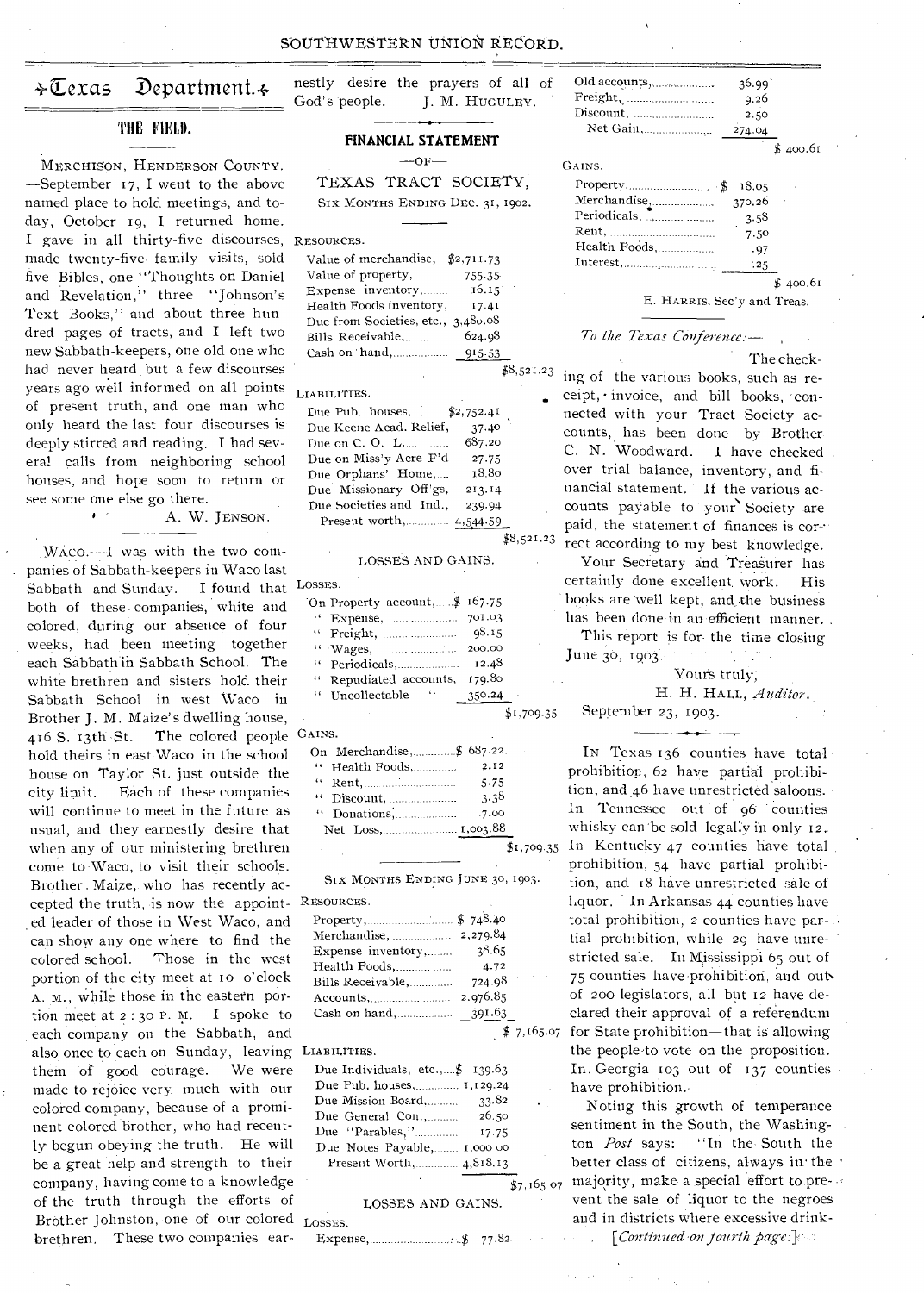|  |  |  | $\triangle\mathbb{C}$ he + Union + Record. $\triangle\mathbb{C}$ |
|--|--|--|------------------------------------------------------------------|
|--|--|--|------------------------------------------------------------------|

| A WEEKLY JOURNAL<br>Published by the Southwestern Union Con-<br>ference of the Seventh-day Adventists.                   |
|--------------------------------------------------------------------------------------------------------------------------|
| C. N. WOODWARD, - - - - - - Editor<br>and Business Manager.<br>N. P. NELSON, - - - - Associate Editor.                   |
| Subscription Price, per year, $\cdot$ $\cdot$ $\cdot$ $\cdot$ $\cdot$ $\cdot$ 50<br>Clubs of Ten, one year, $- - - - 45$ |
| <b>AGENTS:</b>                                                                                                           |

Oklahoma Tract Society, Oklahoma City, Oklahoma.

Arkansas Tract Society, Springdale, Arkansas Texas Tract Society, Keene, Texas.

All papers will be discontinued when the time expires, unless promptly renewed.

Subscribers who do not receive their paper regularly should notify the office of publication and not the Tract Society, as the latter are not responsible for the mailing of the papers.

Money, or letters, should not be sent to individuals. All business communications should be addressed, and all remittances and money orders made payable to the S. W. U. RECORD, Keene, Johnson County, Texas.

Entered October 24, 1902 at Keene, Texas, assecond-class matter, under Act of Congress of March 3, 1879.

### OUR DEPARTMENTS.

 $\sum_{i=1}^{n} E_{i}$  REFER to the departments in our paper. When the REconsidered their own, to be filled with us; others are engrossed in their busimatter has not been supplied to fill catch up. the page, and, in that case we have awakening. filled it with other selections rather than leave it blank. However, we wish our friends to know, and espec-J. H. Watson reports progress in our ially the brethren in Oklahoma, that Nyassa, British East Central Africa, if other matter than that which per-Mission. When he wrote, there were tains to their department, appears in forty students enrolled, in the school it, it is because enough was not re-with the prospect of more. We have ceived to fill their page. So much the promise of some illustrated articles has been said about one conference for the *Review* from Brother Watson having more space in the paper than in the near future. another that we cannot refrain from saying that if such is sometimes the case it is probable that the conference having the most space occupied *To the Record.*  takes the most interest in the paper, and in letting the people know what is being done in their borders. it is that no partiality is shown.

We have often invited contibutions, appearances a good and prosperous boiled down, so that it can be easily \$100.00, he has no income and theregrasped.

are expiring with this issue, and it is brother's position is correct or not. hoped they will be renewed promptly. Notices are being sent out to all in arrears with an earnest request for issue next week. $-Ed$ . them to renew, and we should get a large number of renewals. Those who do not renew at once will have to be dropped, as we shall take that as an indication that they do not want the paper longer.

EMMANUAL Missionary College, at Berrien Springs, Michigan, will begin their work for next year on next Wednesday, the 21st.

CORD was started, each conference have access to the *Review,* through was given one page, which was to be which these messages are coming to whatever matter they wished to sup. ness and do not take time to heed it. ply. Provision was made for more Very soon they will find that the Is-Andrew Nelson, are attending the lospace occasionally if needed, but the rael of to-day, who have been watch-cal camp meeting at Newport, Arkanpage was to be theirs anyway. It ing for the command, have moved on, sas. has sometimes happened that sufficient and are too far in advance for them to ALL our people should read the articles from Sister White in the last two *Reviews.* As definite a message is being given to this people to "go forward" as was given to Israel at the Red Sea, but how many are not hearing the command. Many do not

A RECENT letter from Brother

#### A Question.

*Dear lirethren.—* 

*Yesterday* while setting forth the tithing system to Texas, has been visiting friends here some beginners, an older, and to all. the past week.

and do so still. We would be glad Seventh-day Adventist took the posito receive short, pointed articles on tion that if a man received \$1.50 a day points of our faith; they must be as wages and paid 5o cents for his short, though, as we have not space board, his income was only \$1.00 and for long articles. We are living in a his tithe io cents; also that if a poor time when "intensity is taking poss- farmer at the beginning of the year ession of every earthly element," and had \$100.00 with which he bought his to even get the attention of our own year's supply of food, and at the end people, what we have to say must be of the year his crop only netted him QUITE a number of subscriptions through the RECORD whether this fore no tithe to pay. We agreed to abide by your decision, so please state

A. W, JENSON.

[Answer to above will appear in our

## *[Continued from third page.]*

ing is almost invarably followed by an outbreak of lawlessness. The report furnishes, abundant evidence that the South is meeting another problem, as difficult of solution as the race question with effective intelligence."-*Nashville American. •* 

#### LOCAL ITEMS.

PROFESSOR C. B. Hughes has returned from his trip among the Oklahoma churches, and reports a number of students coming from there.

MR. J. S. Stokes, our railroad agent, has been called by sickness to his old home at Greenville, Texas.

ELDER N. P. Nelson and his son,

catch up. How sad will be their the Keene Academy opens. Already ONLY a little over one week until students are beginning to come in, and the prospect seems good, in spite of . arrangements being late, for a good school this year. •

> DR. Miller, formerly of Peoria, Texas, is visiting friends in this place. Miss Ethel Stevenson will return to California with him this week. •

> ELDER A. W. Jenson returned last night from Henderson county, where he has been holding meetings for the past month. He reports some success.

> ELDER E. B. Hopkins is in town, packing his goods to remove to his field of labor in northeast Texas.

MRS.. M. E. Daniel, of Poetry,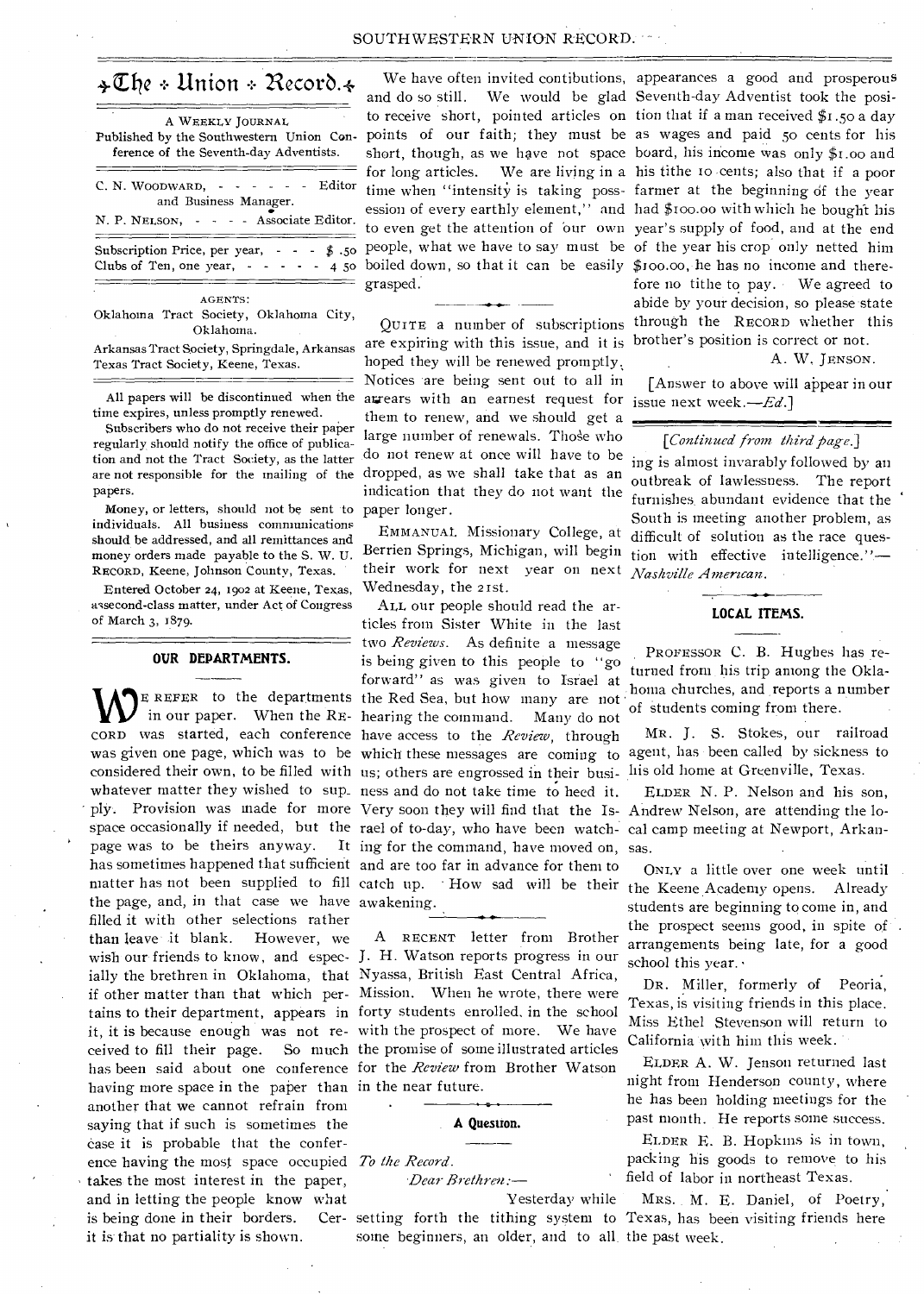# FIELD REPORTS.

SHATTUCK. -- October 3rd and 4th I met with the Shattuck church in their quarterly meeting. The Lord came very near. On Sunday ,they had their business meeting, and paid in money as follows: Tithe, \$475.30; First-day offerings, \$11.60; State fund, \$10.25. Afterwards a brother who was in the meeting paid First-day offerings, \$58.00; to the State fund, \$10.00; Total, \$565.15.

The Lord has certainly blessed this church this year. This is a newly settled country and this was their second crop. If all would pay an honest tithe this year, it would amount to about \$1,00o.00. Then we have other churches in Oklahoma that ought<br>to pay even more than that. Brethto pay even more than that. ren, let us all he faithful.

G. F. H.

# From the Canvassers.

Roy STOOPS.--"I have been canvassing for the past week and have been having good success, although of the train crew were found to be unthink I have not. But he is trying or if they were seen even to enter a this *way."—Exchange.*  to discourage someone all the time. He has got me to thinking some of home, but I am of good courage yet, still praying that I may be, and that this work may be carried on until it is done, so that the Lord can come and gather us all home. Oh, that there were one hundred canvassers out in the field where there is now only one. God says it should be so. Brethren, pick up courage and step out and work for the Lord. You dont know how much good just one book would do. It might be the means of saving one soul, and if it should it would be worth all your labor."

NEWBORN SCOTT.—"I am having good success in the work. The Lord is with me on every hand, and has blessed me very much. I have taken \$15.75 worth of orders for Great Controversy, and \$9.75 worth of "helps." That is very good for me as I am a new canvasser. We have a large field to work, and I wish the young people would go to work for the Lord. He has lots of room for them. "He that gathereth not scattereth abroad." Dear young people, the Lord is call-

 $\mathcal{D}$ klahoma  $\ast$  Department. ing for you. Will you not hear him? saloon, they were instantly discharged. We realize that the end is near; don't The idea of keeping a whole train you want to help carry the Third An-waiting.for a man to recover from gel's message to the world? Think drunkenness would seem perfectly abof the pledge you have signed and go surd to a railroad corporation now. to work for the Lord. May the Lord fhe time will come when such an idea bless the work, and raise up more la-will seem equally absurd in the army. borers in this field for the end is near; and may we all have a part in the in an office of this same company work.

# When a Man Drinks.

TH<sup>2</sup> time is coming very fast—indeed it has already arrived in our commercial life—when a yourg  $H^2$  as time is coming very fast—indeed it has already arrived in man who has habits of intemperance i3 narrowing very rapilly the possible range of openings in which he may make a living.

Satan has been trying to make me der the slightest influence of liquor, less for us to take young men back in Pifte,n years ago, the train-master on a division of one of our large railroads in America told me, he sat in his office one day and saw a freight train stand for two hours waiting for a number of the train men to recover from intoxication. When the men were able to handle the train, it started out of the yard. Now, the trainmaster said, if the brakeman or any

A young man who lost his position came to me last year, and begged that I would use my influence to have him taken back by the superintendent of of the division. He frankly confessed that he had been drunk and unable to report for duty one day, but the next morning he was at his desk. When he appeared, he received his dismissal. He acknowledged his fault, and promised the superintendent it would never occur again, offering to let the road take his wages and pay them to his aged father and moth-He pleaded that it was his first offense.

I went with an influential citizen to the head of the department where the young man had been employed, and we stated his case and asked for a second trial; but the superintendent simply said, "This railroad-is not in the business of reforming drunkards<br>or reclaiming young men. Past exor reclaiming young men. perience has taught us that it is use-

# Canvassing Reports for One Week Ending October 17, 1903.

| Name                                 | Address.               | Book. Hours. Exh. Ord's. Value. Helps. Del'd. |     |                           |     |                  |               |              | Value  |           |
|--------------------------------------|------------------------|-----------------------------------------------|-----|---------------------------|-----|------------------|---------------|--------------|--------|-----------|
| Texas -                              |                        |                                               |     |                           |     |                  |               |              |        |           |
| I. T. Harper                         | Fannin Co              | P P                                           | 41  |                           | \$  |                  | \$            | \$<br>$\sim$ | 54 25  |           |
| E. F. Seat                           | Wood Co                | GC.                                           |     |                           |     |                  |               |              |        | 52 75     |
| I. T. Reynolds                       | Harrison Co            | <b>BR</b>                                     | 43  | 83                        | 43  | 92 00            | $8\,\omega$   |              |        |           |
| W. F. Mayers                         | Angelina               | G C                                           | 2I  | 54                        | 16  | 36 50            | 225           |              |        | 14 00     |
| J. A. McClain                        | Wood Co                | G C                                           | 50  | 44                        | 4   | II 50            | 2 00          |              | 31 50  |           |
| A.S. McCully                         | Upshur Co              | D R                                           | 37  |                           |     |                  | 2 00          |              |        | 55 50     |
| Artie Taylor                         | Hood Co                | D A                                           | 25  | 25                        | IJ  | 43 00            | 2 2 5         |              |        | 50        |
| *Grace Taylor                        | Various                | PH                                            |     |                           |     |                  |               |              | 115 25 |           |
| *A. J. Jensen                        | Bosque Co              | C K                                           |     |                           |     |                  |               |              | 101 70 |           |
| Total:<br>Agents, 9<br>*Two weeks.   |                        |                                               | 217 | 206                       | 75  | 18200            | 16 50         |              | 422 45 |           |
| şŧ.<br>*0klahoma.                    |                        |                                               |     |                           |     |                  |               |              |        |           |
| M it ah Johnson                      | Lincoln Co             | D & R                                         | 44  | 39                        | 35  | 3200             |               | 12 50        |        |           |
| J. J. Jobe                           | Chocta N               | Misc                                          | 14  | 20                        | 14  |                  |               |              |        |           |
| Roy Stoops                           | Chickasaw <sub>N</sub> | G C                                           | 70  | 83                        | 16  | 42 75            |               | $16 - 50$    |        |           |
| Newborn Scott                        | Chickasaw N            | G C                                           | 68  | 96                        | 9   | .2425            |               | 50 50        |        |           |
| James Butka                          | Chickasaw N            | <b>BR</b>                                     | 48  | 76                        | 47  | 114 50           |               | r8 50        |        |           |
| Total:<br>5<br>*Two weeks.           |                        |                                               | 244 | 314                       | 121 |                  | 213 50 106 20 |              |        | $68$ $oo$ |
| *Arkansas.                           |                        |                                               |     |                           |     |                  |               |              |        |           |
| L. C. Sommeraille                    |                        | ΒR                                            | 39  | 61<br>$\hat{\phantom{a}}$ | 43  | 9000             |               | 7 05         |        |           |
| W. W Palmer                          |                        | <b>BR</b>                                     |     |                           |     | 45.50            |               | 500          |        |           |
| Coy Dasher                           |                        | G C                                           | 14  | 11                        | Т   | $\boldsymbol{2}$ | 75            | 550          |        |           |
| C. R. Dasher                         |                        | $H$ of M <sub>14</sub>                        |     | 13                        | 6   | 900              |               | 5 5 5        |        |           |
| Total:<br>$\overline{4}$<br>$*T$ $m$ |                        |                                               | 67  | 93                        | 54  | 14725            |               | 22 00        |        |           |

Two weeks.